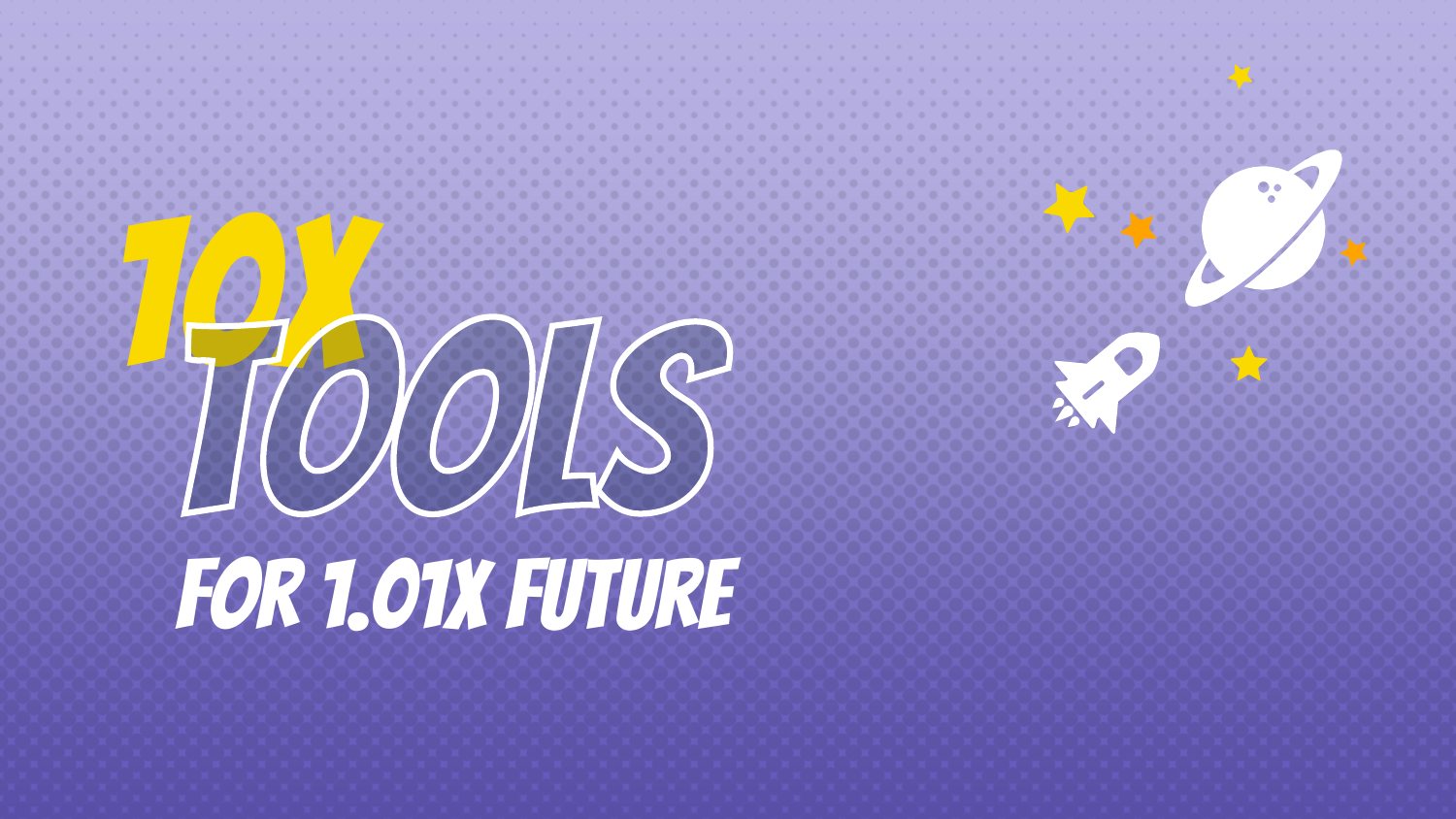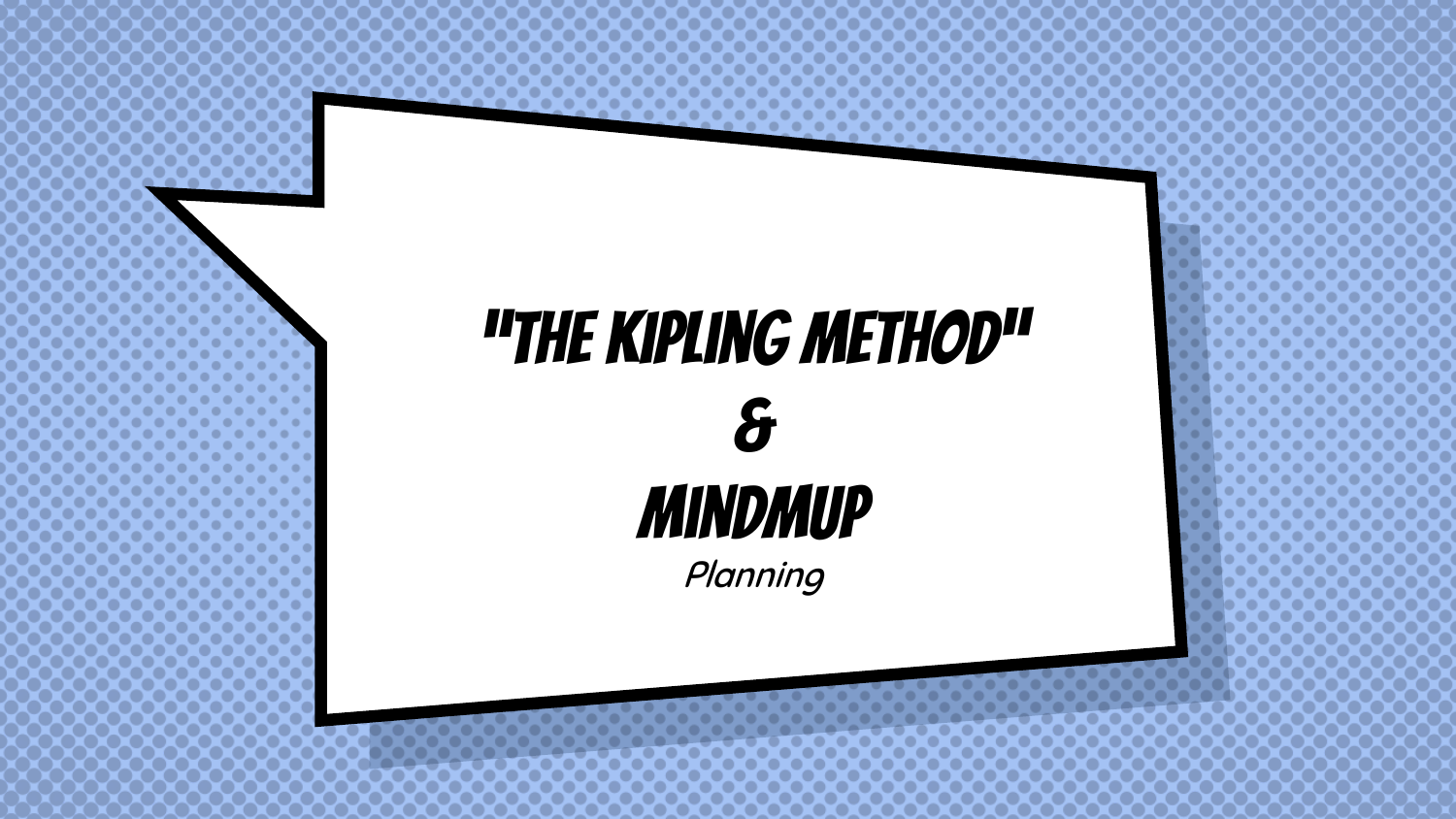## **KIPLING METHOD & XMIND**

## Plans are useless, planning invaluable

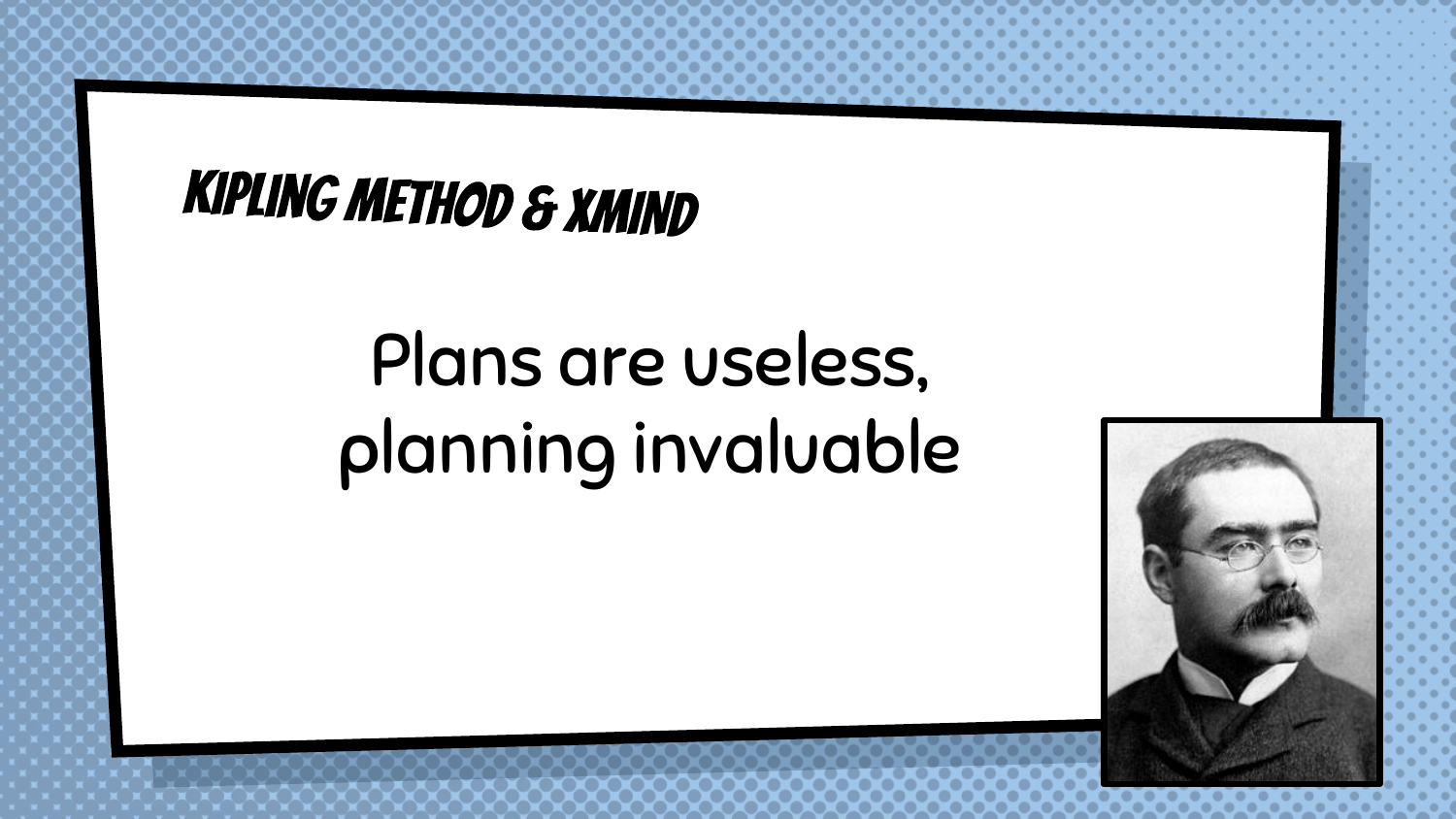## XMIND & "Note taking"

planning, coverage, reporting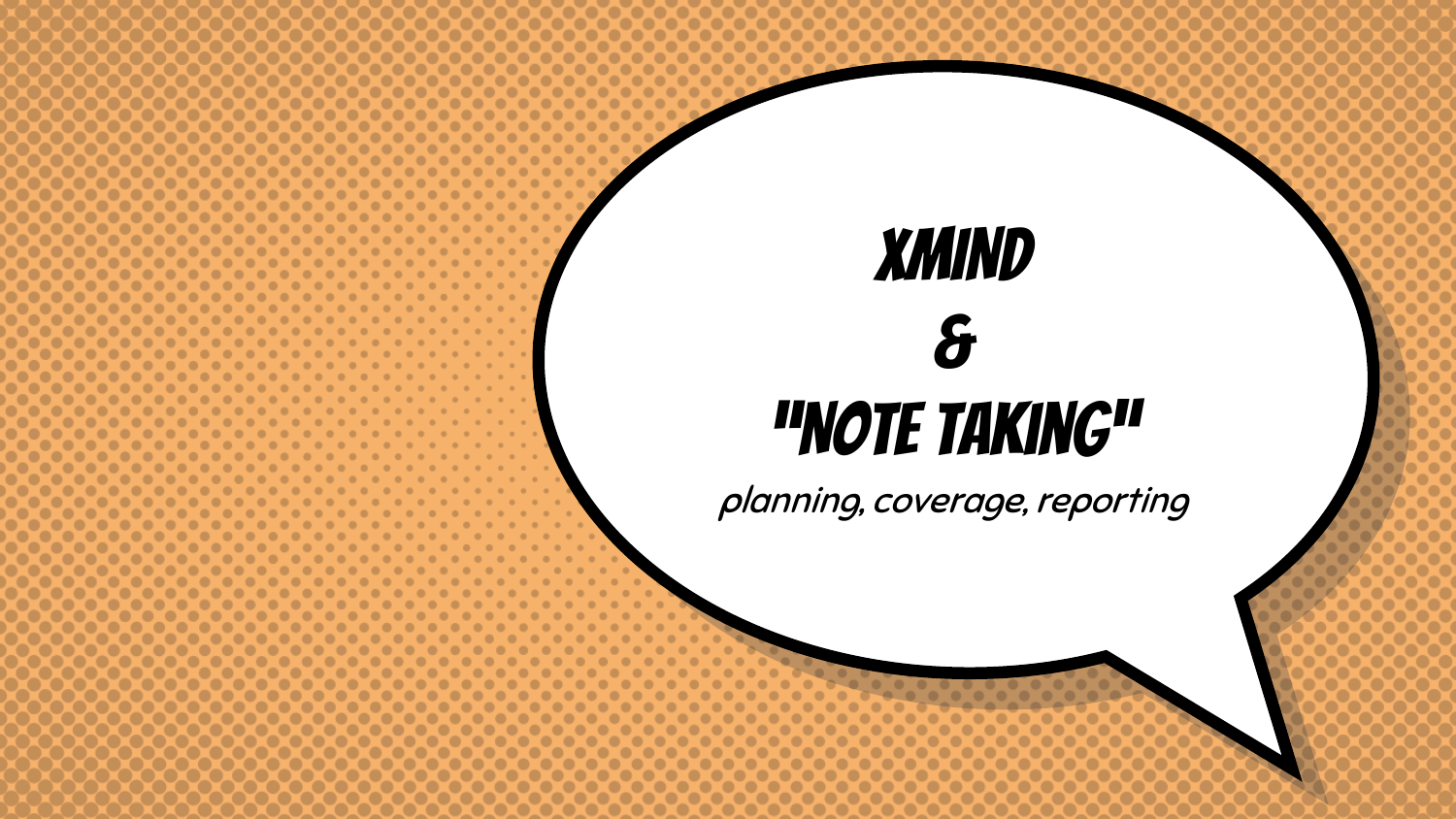## **NOTE TAKING & XMIND**

- × When u feel it
- × Nice alternative to bulleted lists or scribbles
- × Looks pretty pro

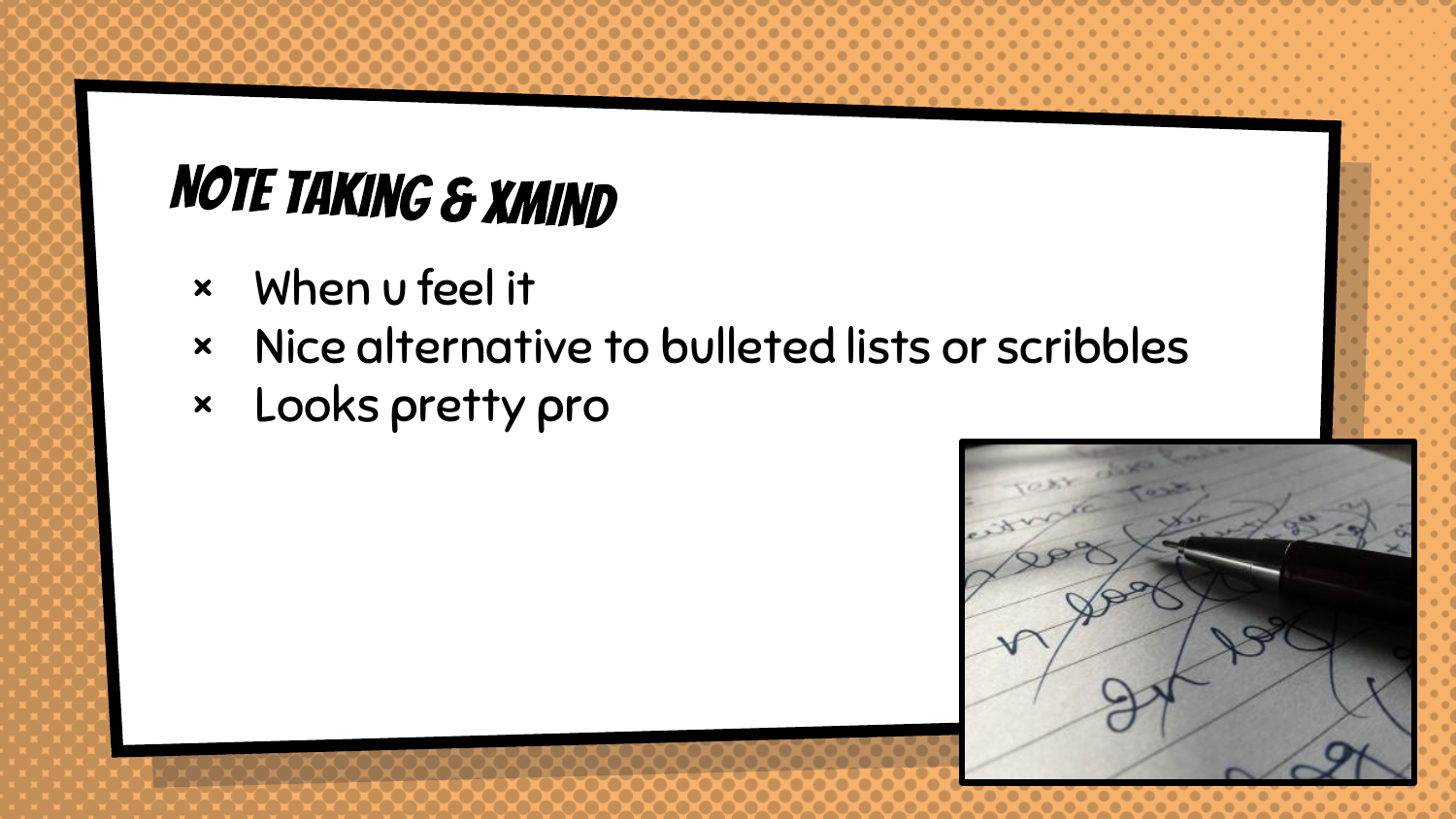### Clipboard history

**GENERAL**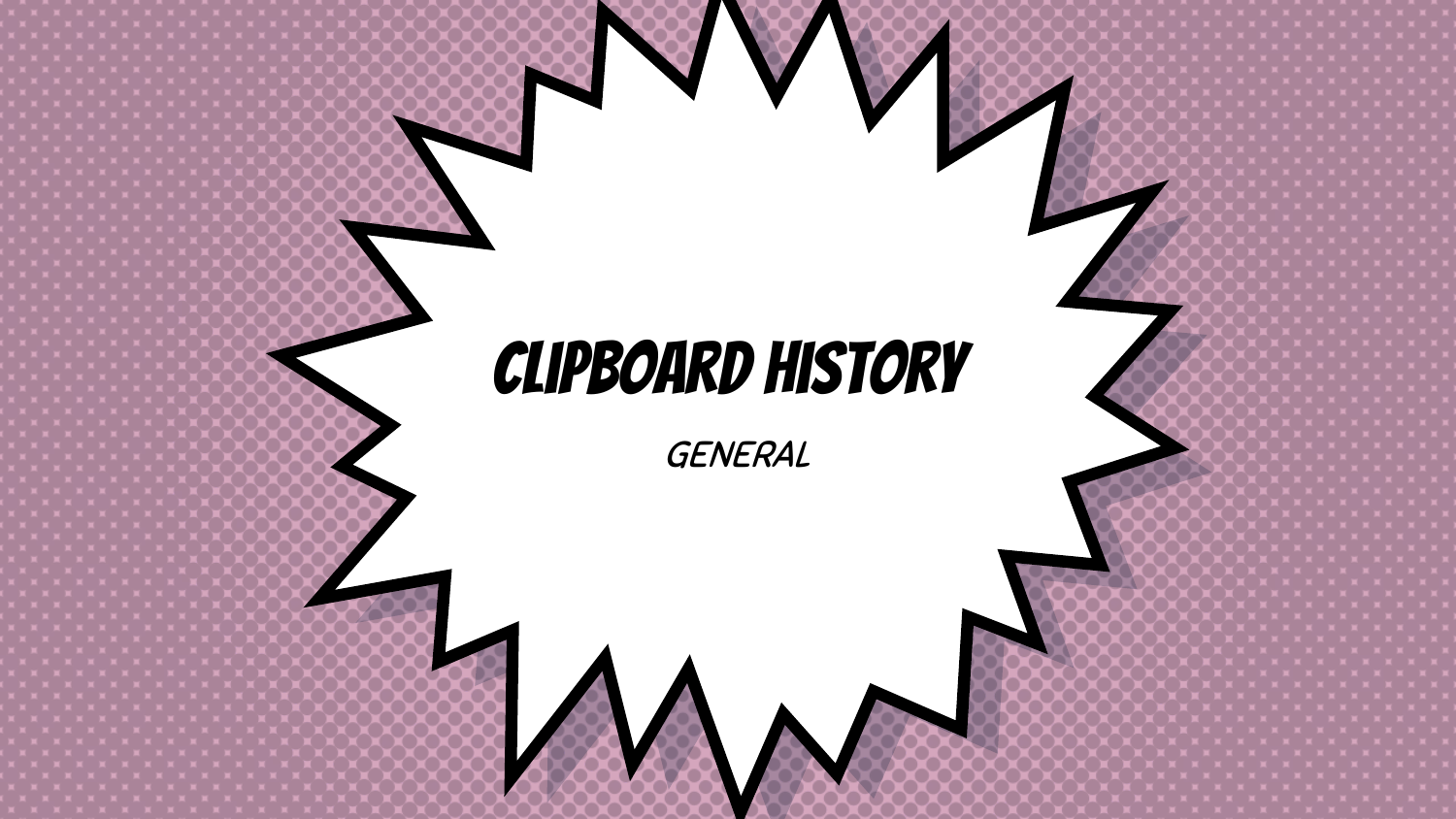#### **CLIPBOARD HISTORY**

- × Couldn't live without it
	- × Mac: Flycut / Alfred
	- × PC: Ditto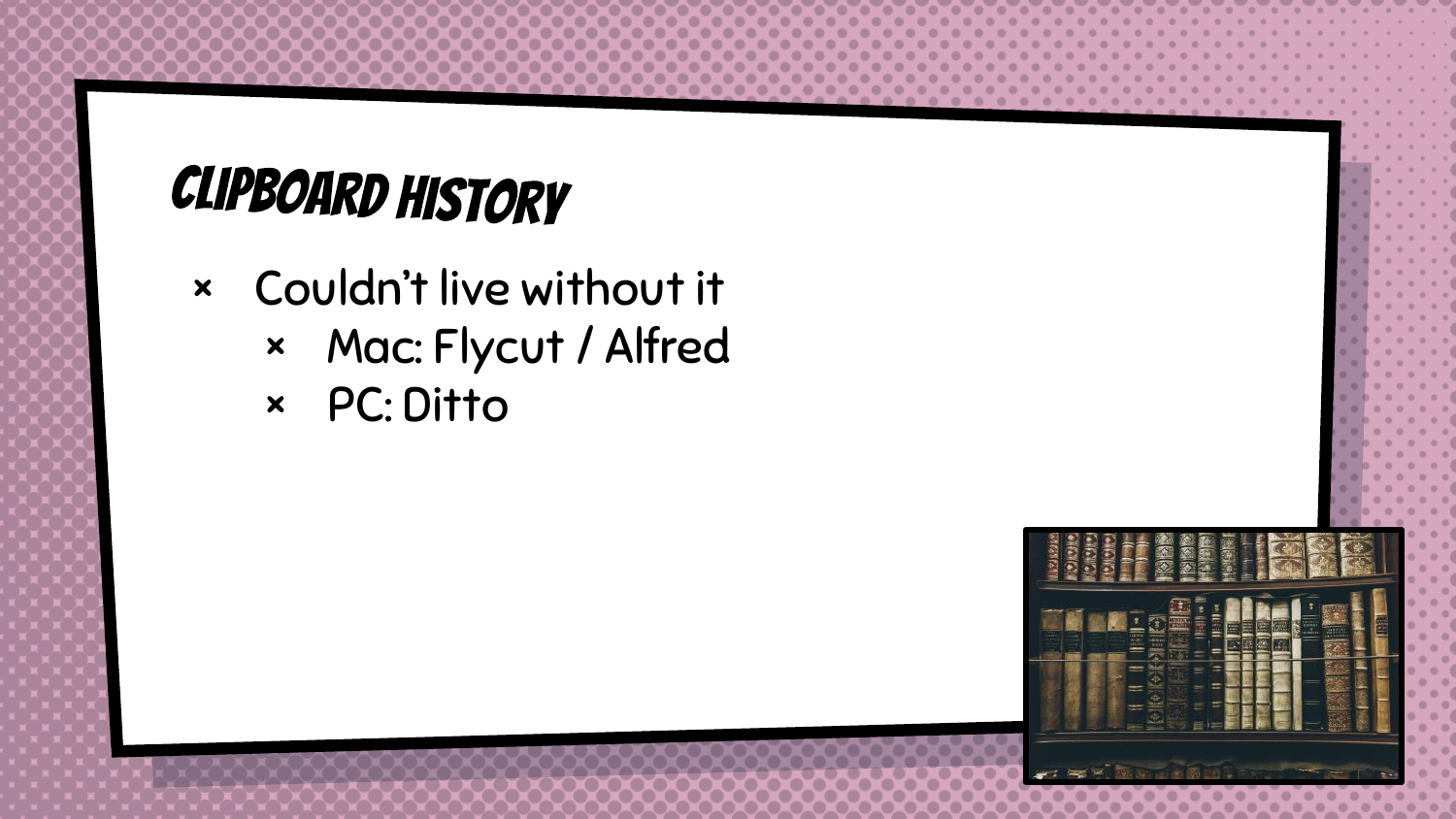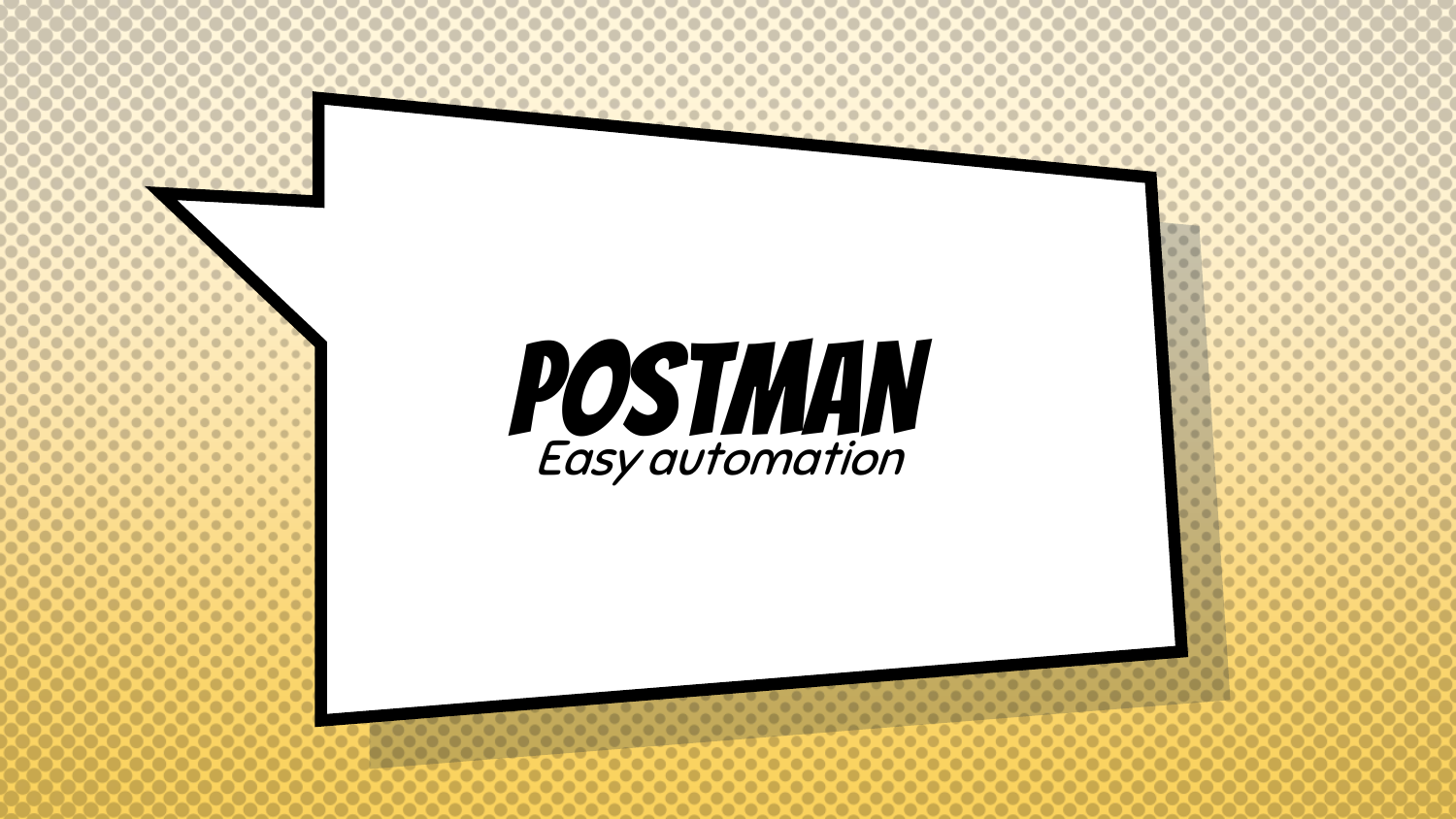#### **POSTMAN**

#### × Fast n easy × Postman hooks up to CI pretty nicely with Newman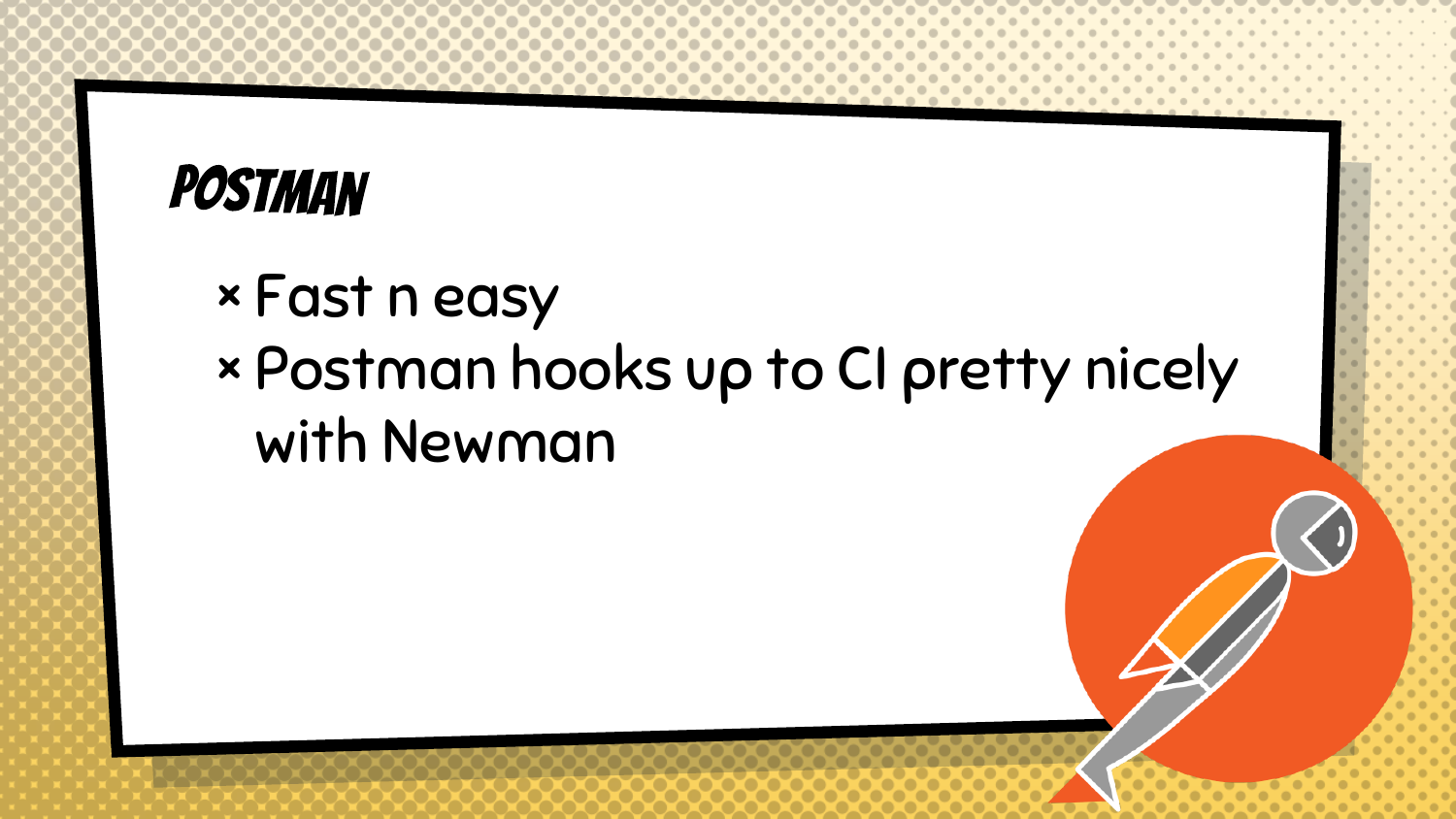# Ruby + shell

Easy automation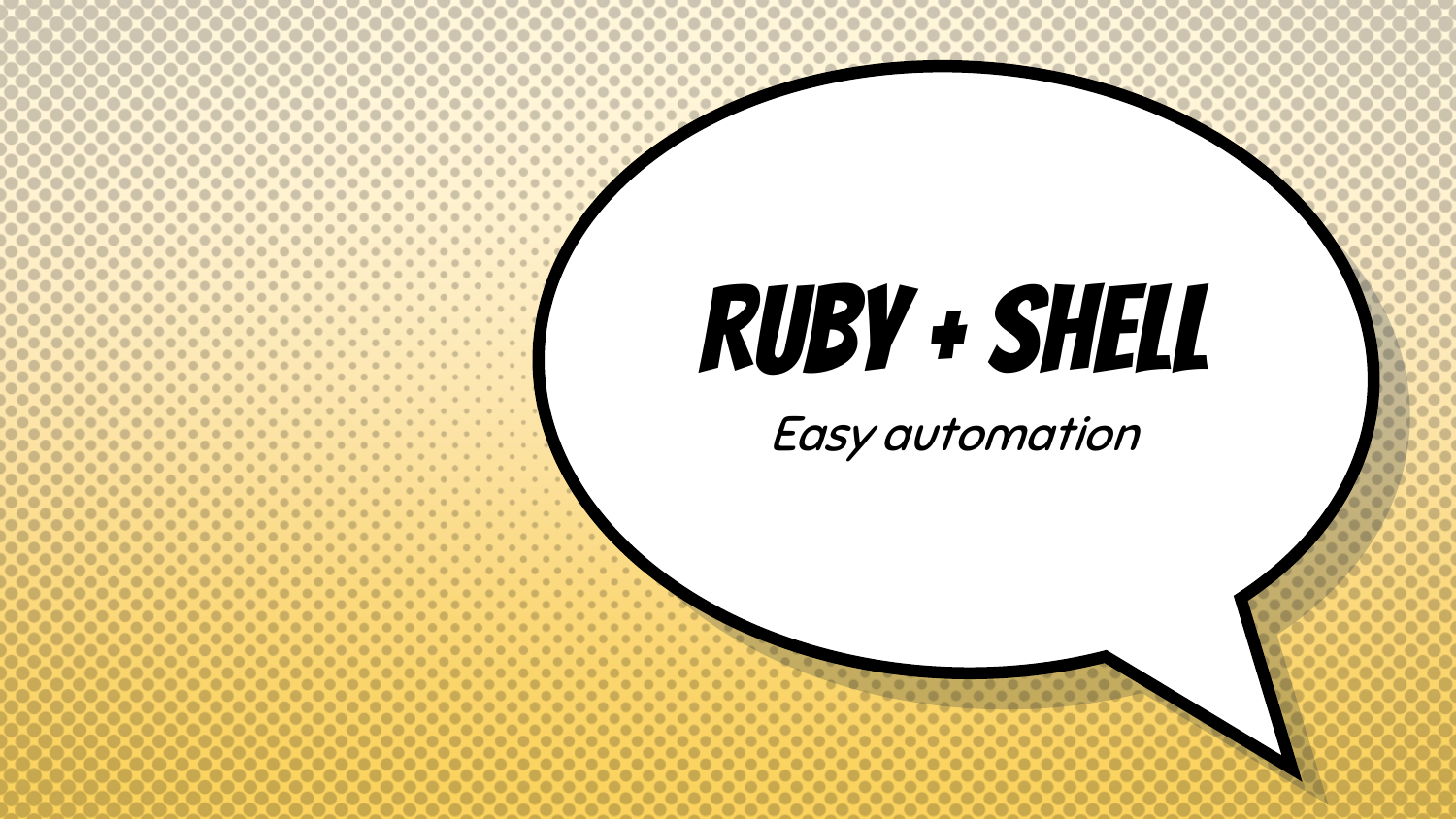#### **RUBY & SHELL**

- × Ruby "almost like writing english"
- × Together with the shell scrips:
	- × E2E tests
		- × Quickly generate stress

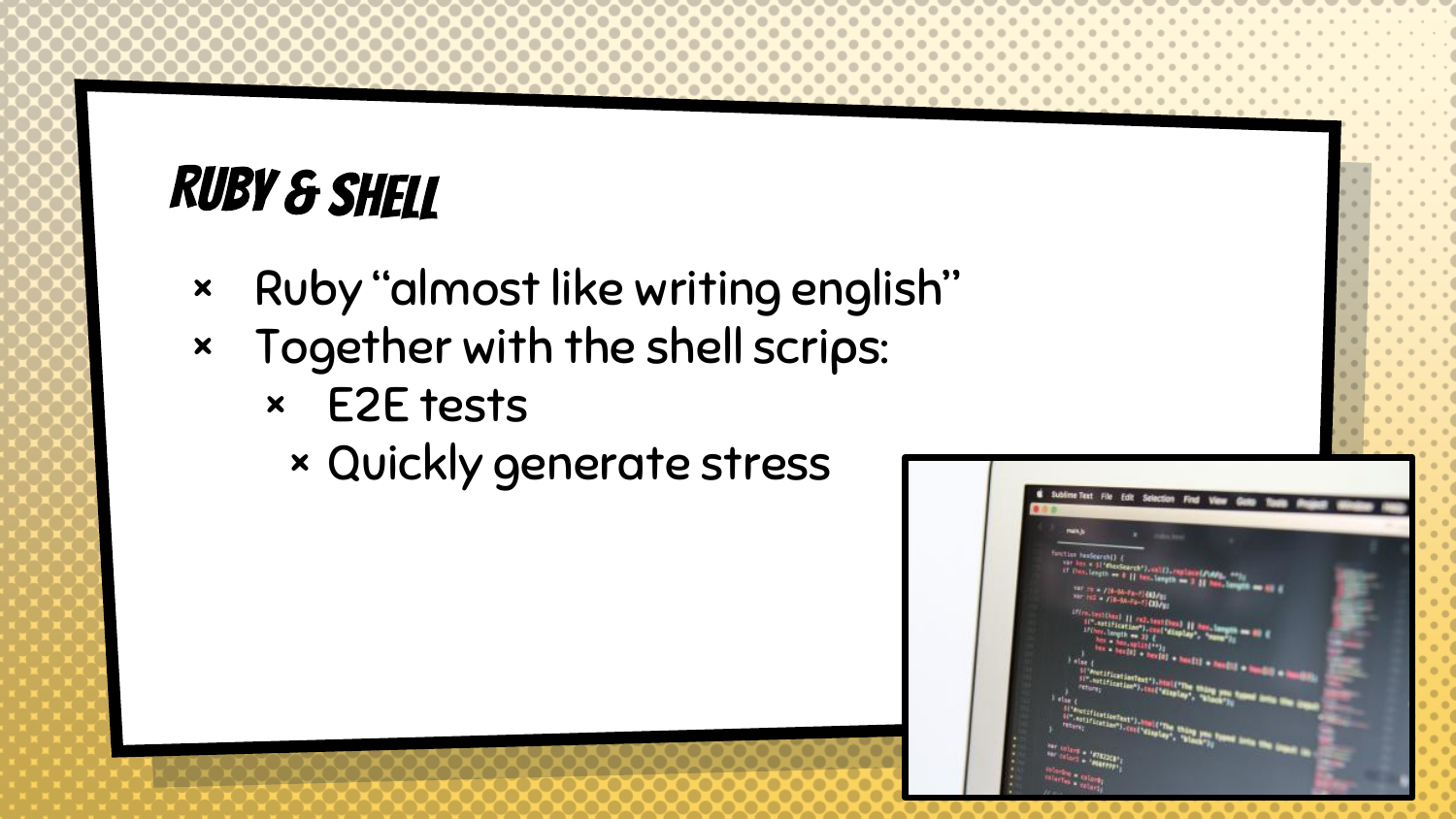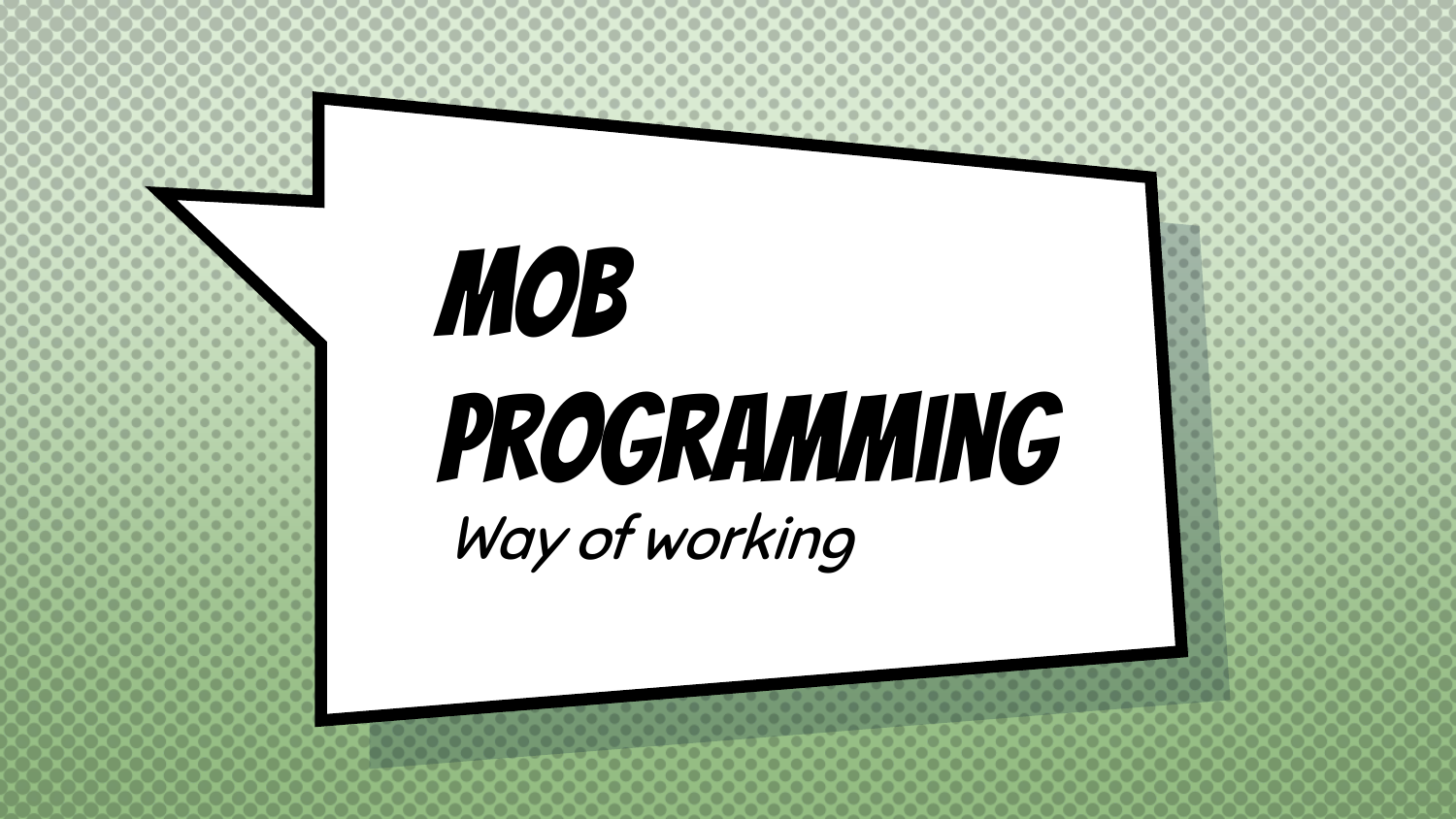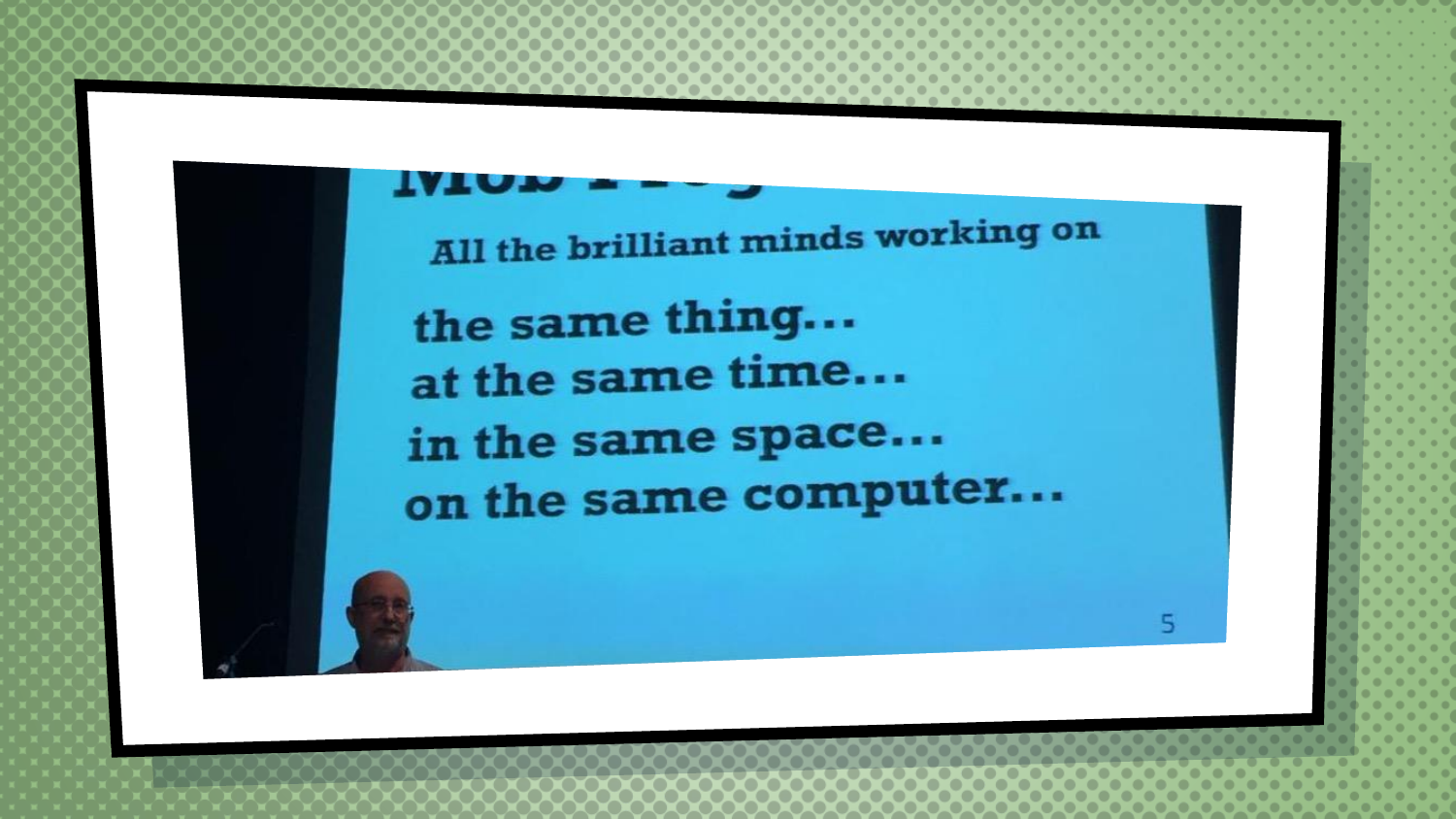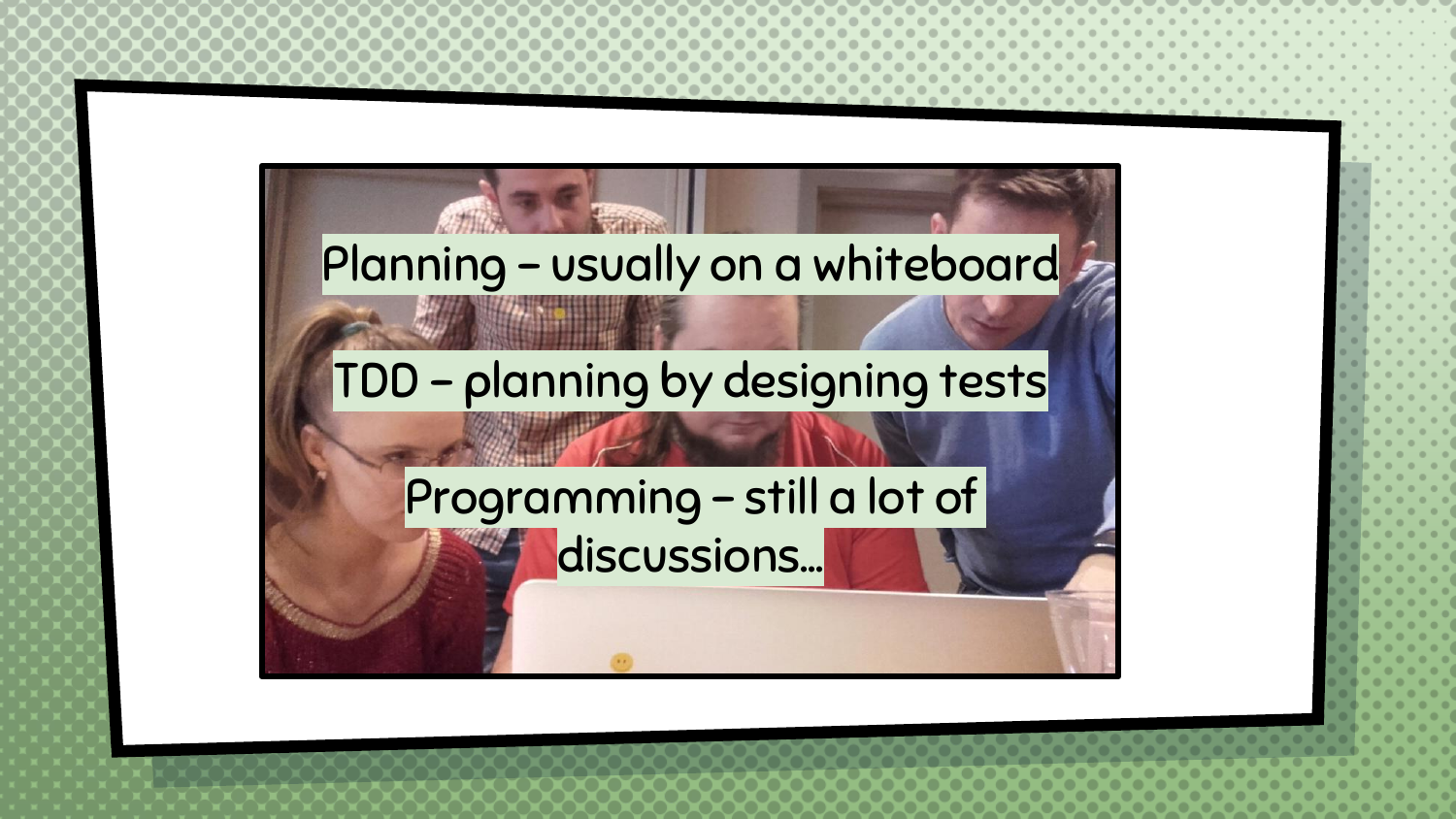#### **MOB DEVELOPMENT**

- × The more I do it the more I love it
- × Kick off with an expert
- × <https://youtu.be/8cy64qkgTyI>
- × https://soundcloud.com/cu podcast/mob-programmir

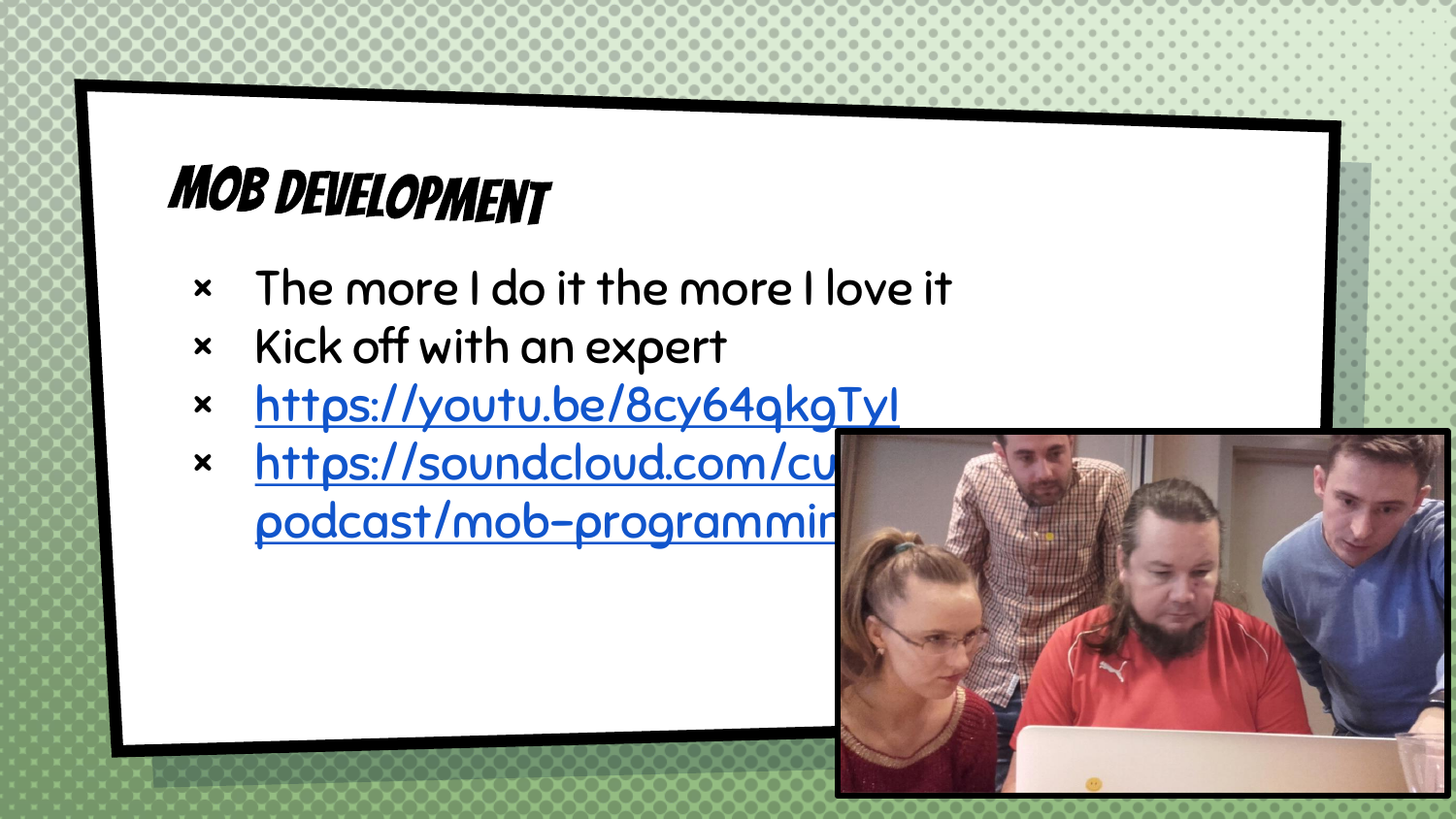# **CUCUMBER**

Easy automation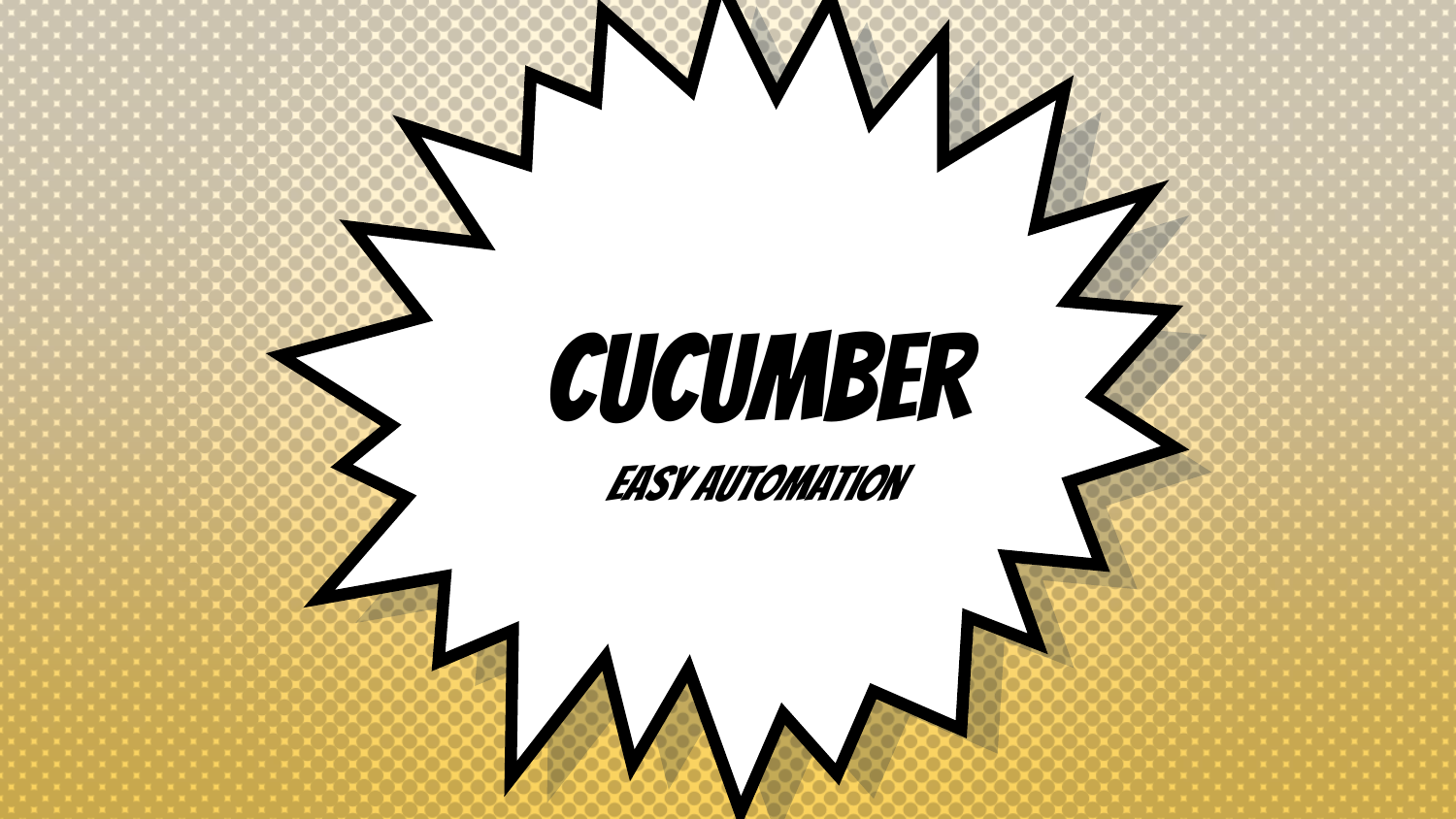## **CUCUMBER + CAPYBARA + SELENIUM**

- × Pretty nice, pretty modular e2e GUI tests
- × Nice to e.g. pair or mob with some developers
- × Using with capybara & selenium

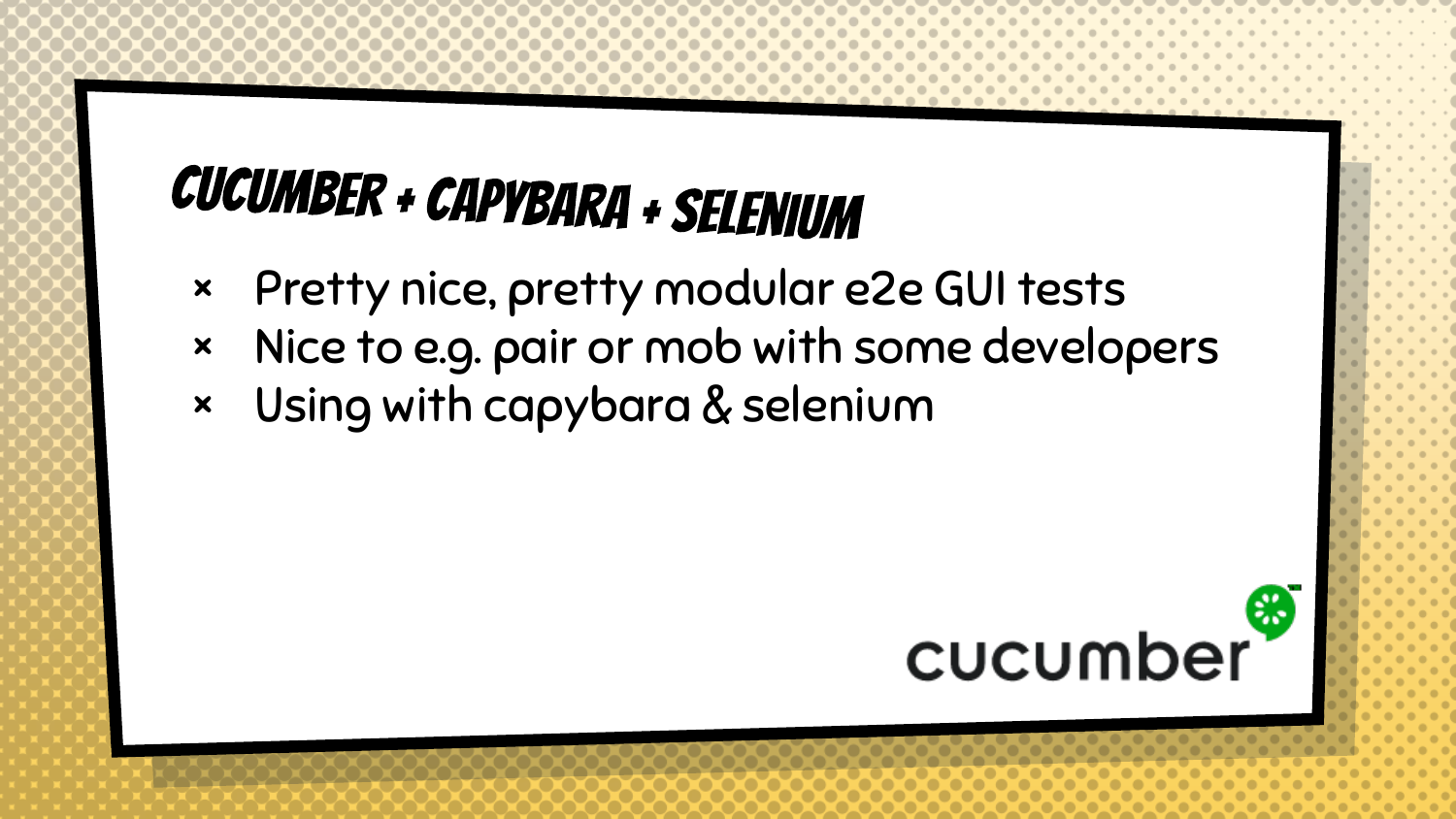# **GRAYLOG**

Logging & Monitoring & Analysis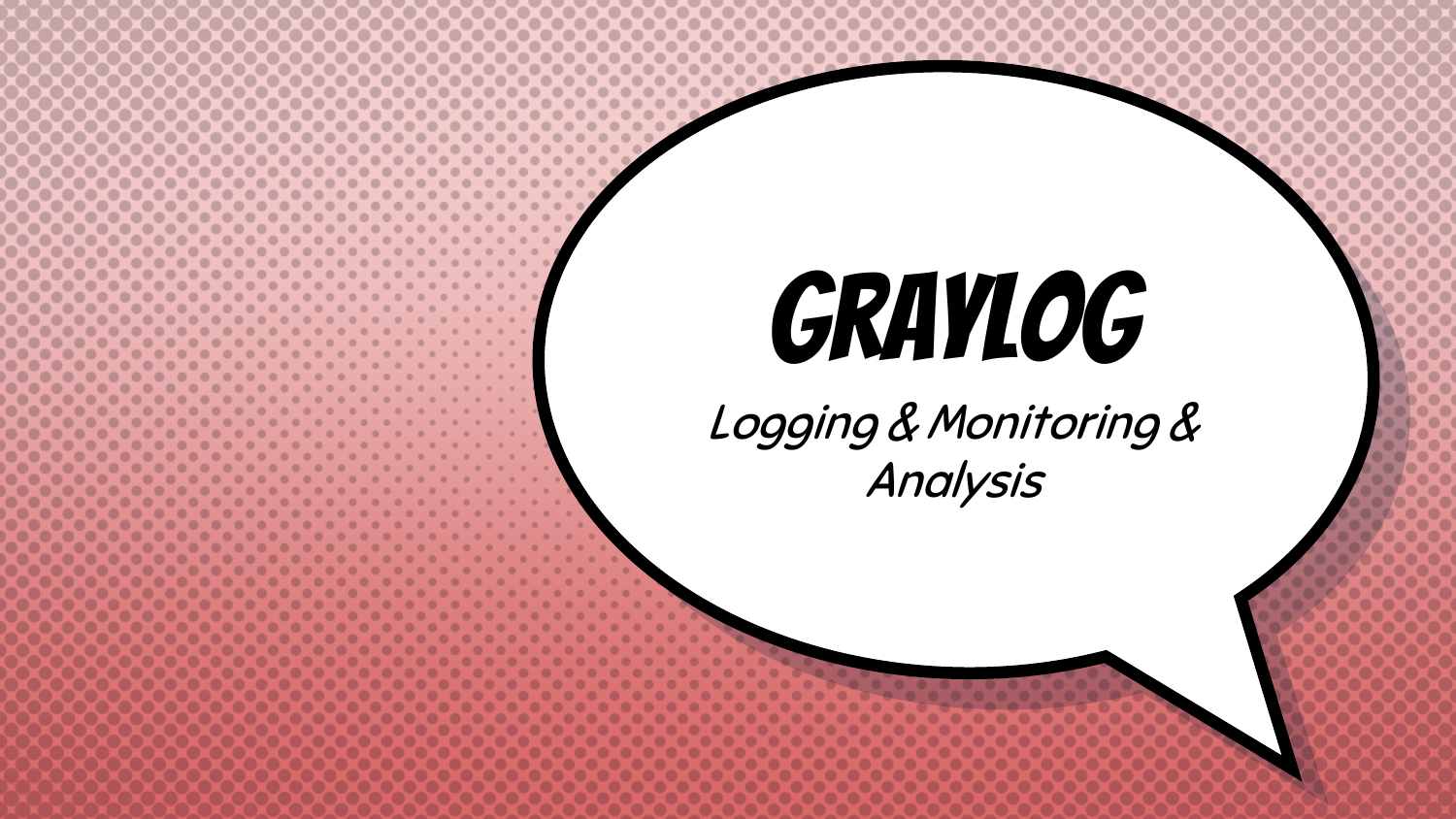#### **GRAYLOG**

× Bet there are many tools like this but do use something like this

**TRIK** 

× Deploying to production != done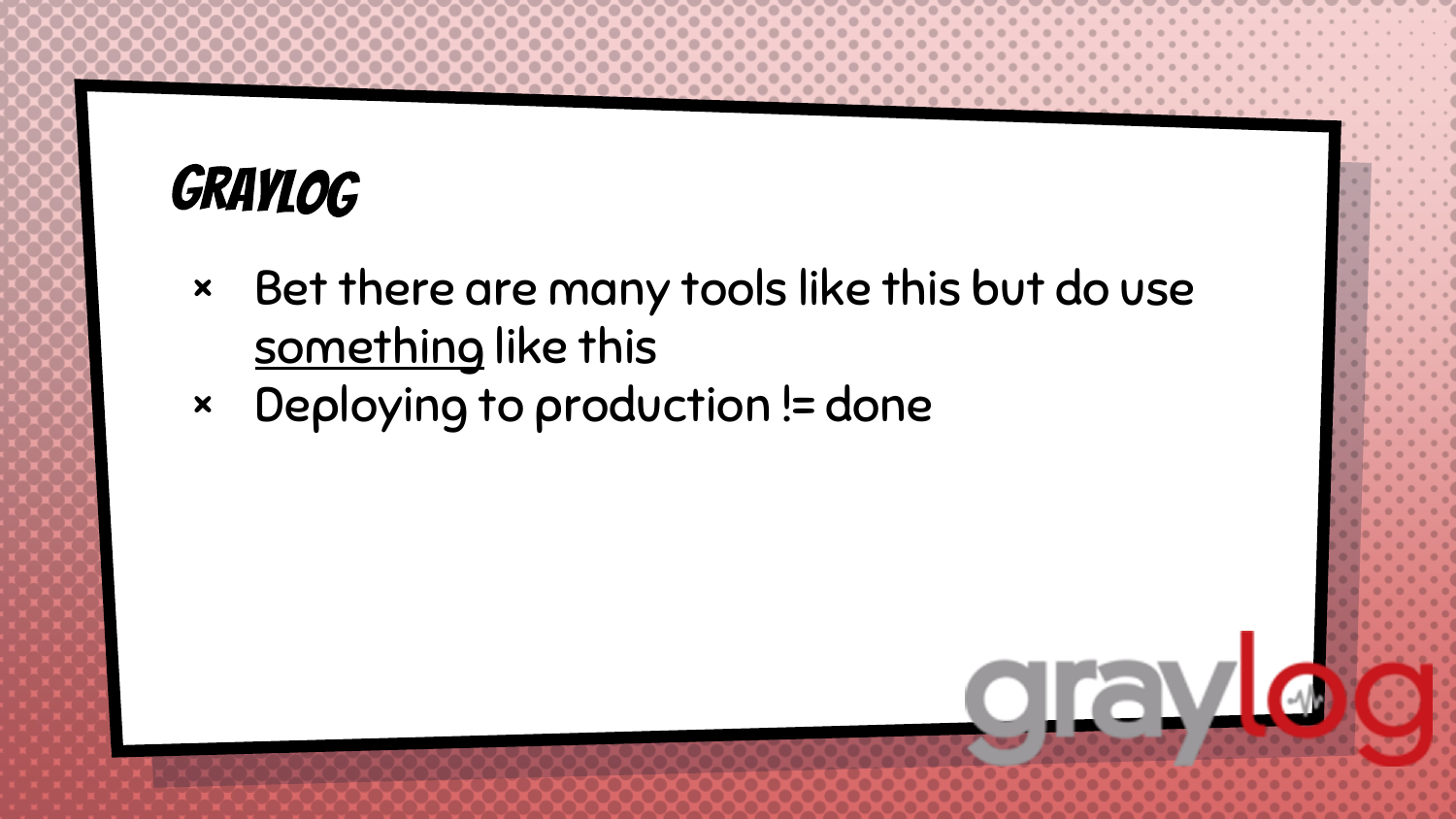# **KANBANFLOW**

Getting organized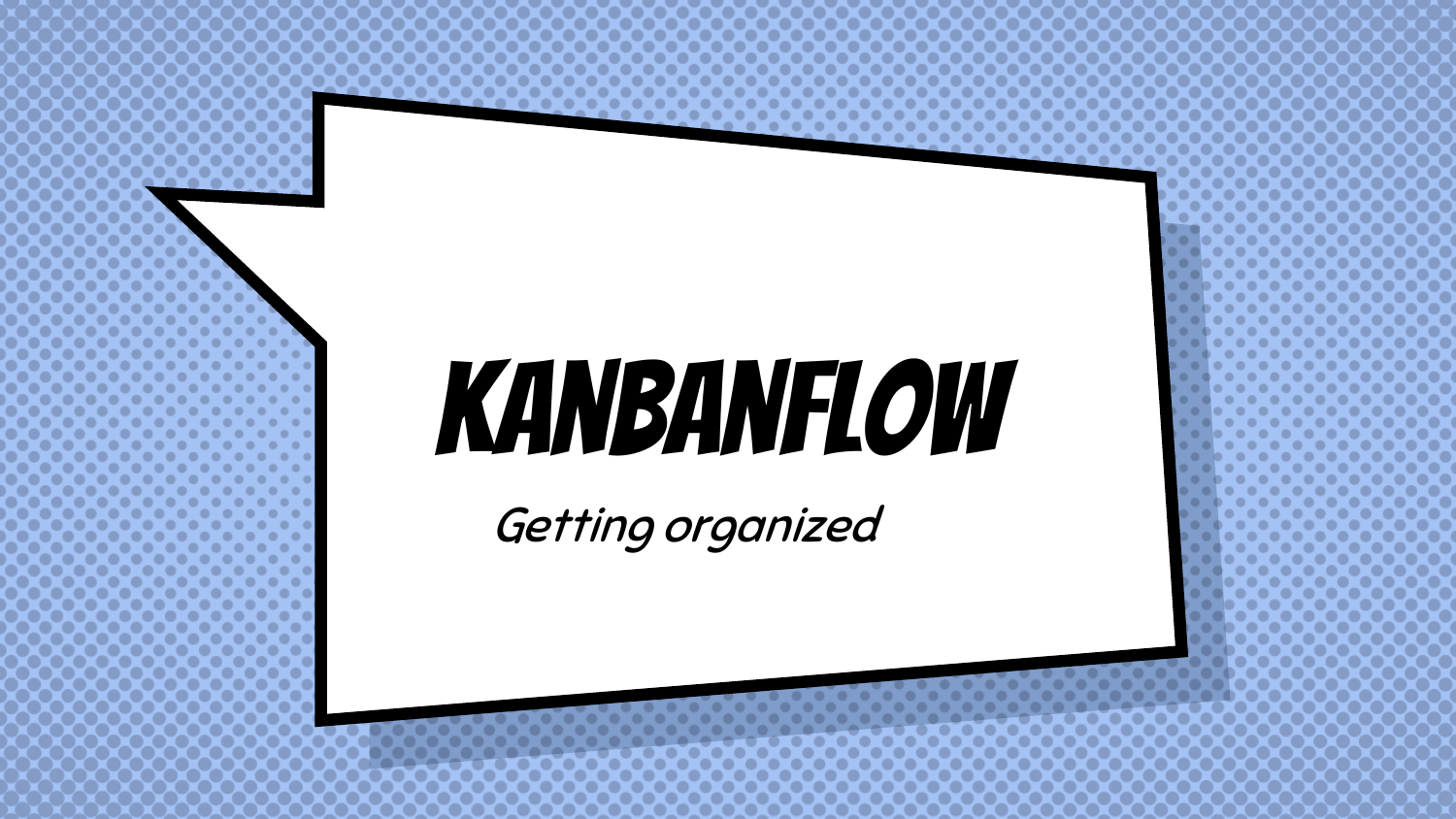#### **KANBAN FLOW**

× When the going gets tough the tough gets organized

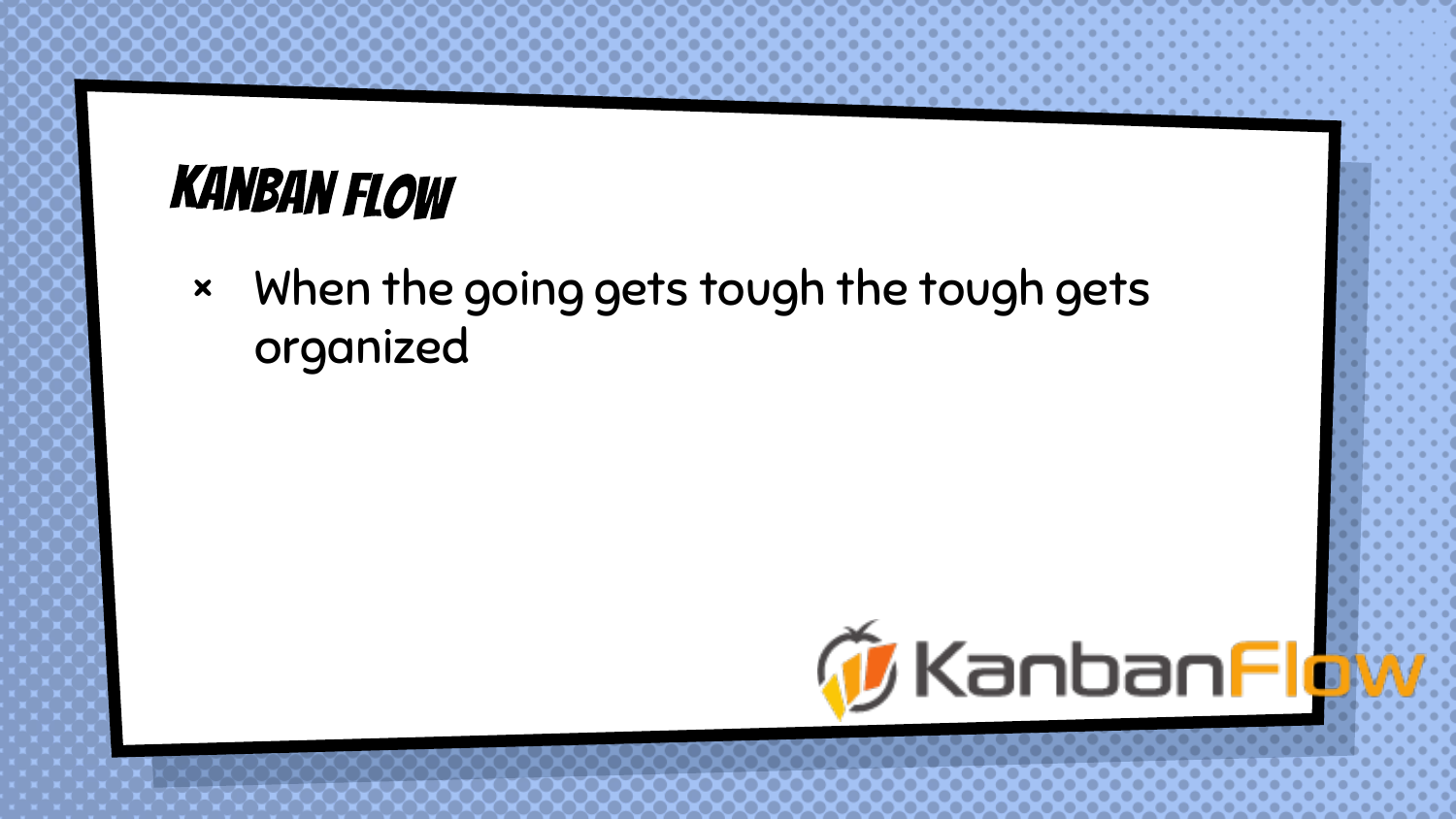# SLIDES CARNIVAL<

GENERAL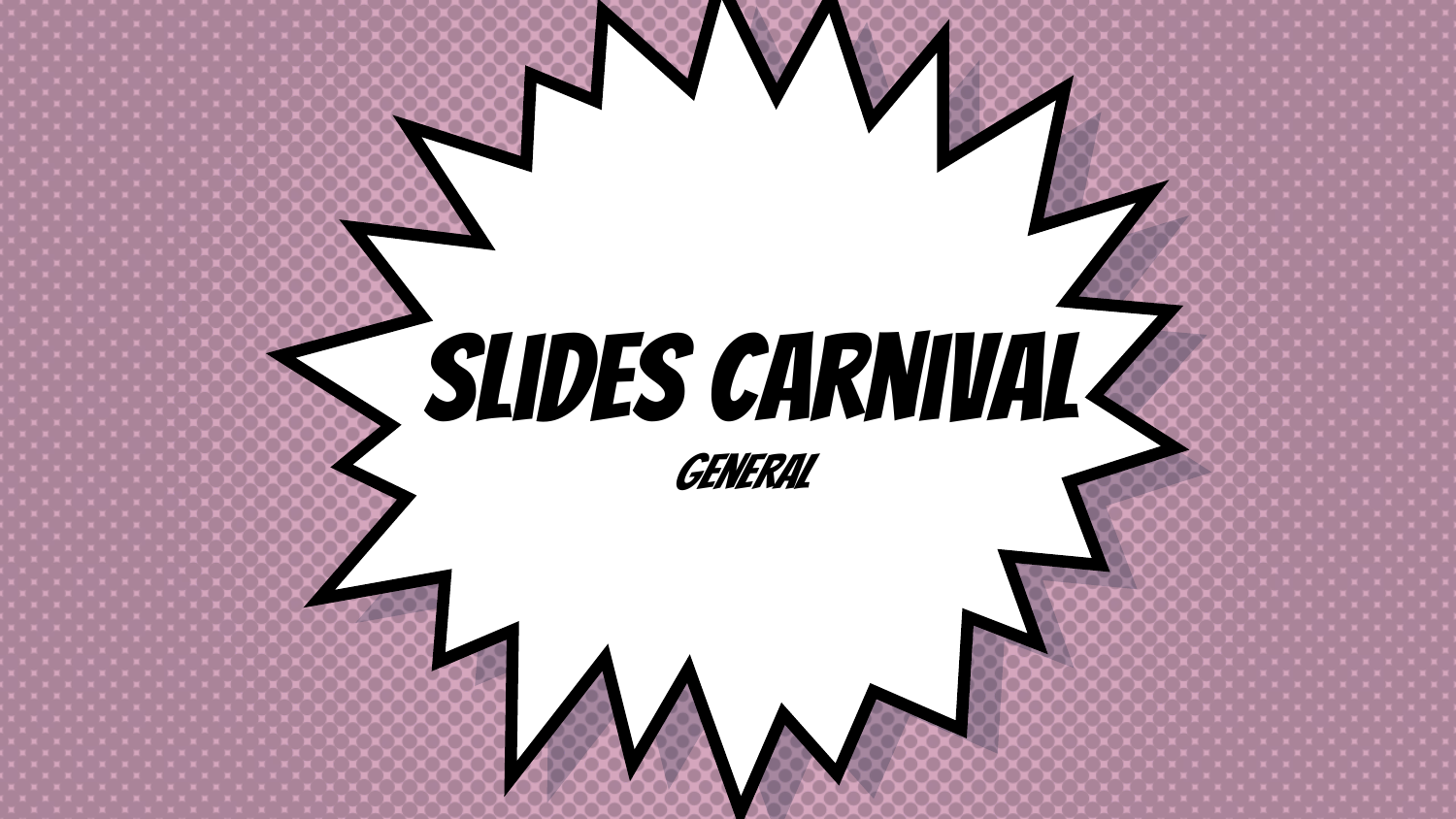#### **SLIDES CARNIVAL**

Thanks to the people who made and released these resources for free:

- × Presentation template by [SlidesCarnival](http://www.slidescarnival.com/)
- × Photographs by [Startupstockphotos](http://startupstockphotos.com/) and stocksnap.io